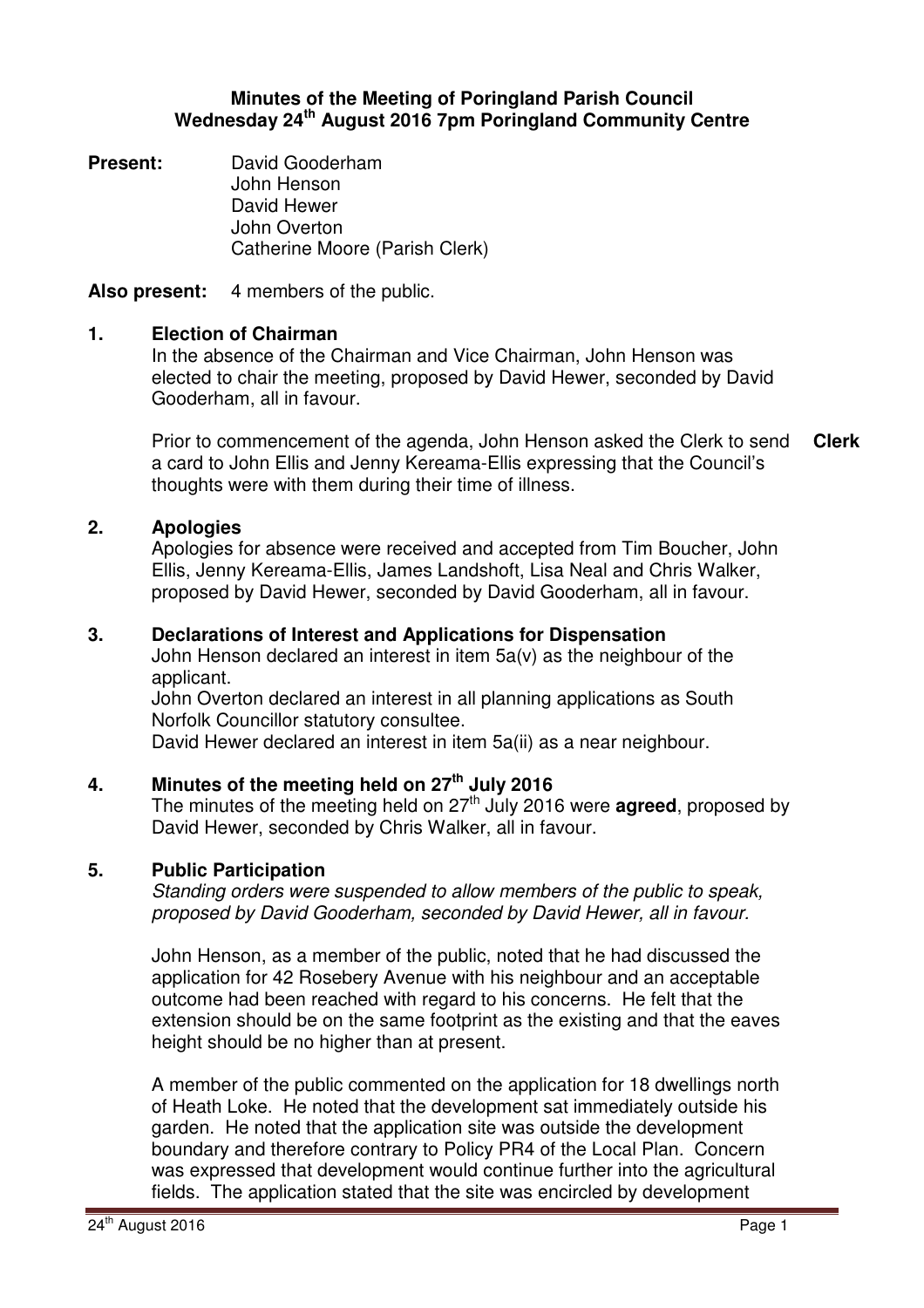which was not correct. The site was the headway of the River Chet and concern was expressed that the river would have to be crossed for access and utilities. The land flooded during periods of rain and formed a surface river. The application stated that trees would not be removed however the arboricultural assessment and site plan suggested that a large number of mature trees would be removed. Concern was expressed that boundary treatments were not defined in the application.

A member of the public expressed concern about the same application, noting that it would overlook Tubby Drive. Concern was expressed that Tubby Drive would become a rat run.

Standing orders were reinstated.

### **6. Planning**

- **a)**  Applications Received
- **i)**  2016/1627 Land north of Heath Loke: Erection of 18 dwellings with access and all other matters reserved.

David Gooderham had viewed the plans and visited the site. He felt that there was little to commend the application, which was outside the development boundary with no flood or water management plans submitted. The application would add traffic to the area, and there were potential issues of ground contamination.

It was noted that South Norfolk Council did not consider the right to a view to be a material planning consideration, and that the five year housing supply needed to be met. Concern was expressed that utilities would have to be sited under the river.

It was **agreed** to object to the application on the basis that it was contrary to the Local Plan policies relating to development boundaries; it would exacerbate the problems well known and documented within the Poringland Urban Drainage Strategy; the application on a practical level would include the removal of a quantity of mature trees, which was not reflected within the application form; the site would significantly overlook the properties in Tubby Drive; the proposed site was an overcrowded ribbon development, contrary to South Norfolk planning policy; concern regarding getting services to site, through the Norfolk Homes development and then under the River Chet; and lack of definition around site access. It was felt that the application lacked clarity and firm proposals needed to be submitted for the concerns raised before the application could be properly considered. Proposed by David Hewer, seconded by David Gooderham, all in favour. **Clerk**

**ii)** 2016/1697 3 Meadow Way: Two storey side extension.

John Henson had viewed the plans. He felt that the application would take the garage down to 9 feet long and that it was out of character and intrusive on the street scene. It was noted that the nearest neighbours had no objections, and that the proposal had been replicated in other properties in Meadow Way and Alder Close.

It was **agreed** to support the application provided it was erected as per the **Clerk**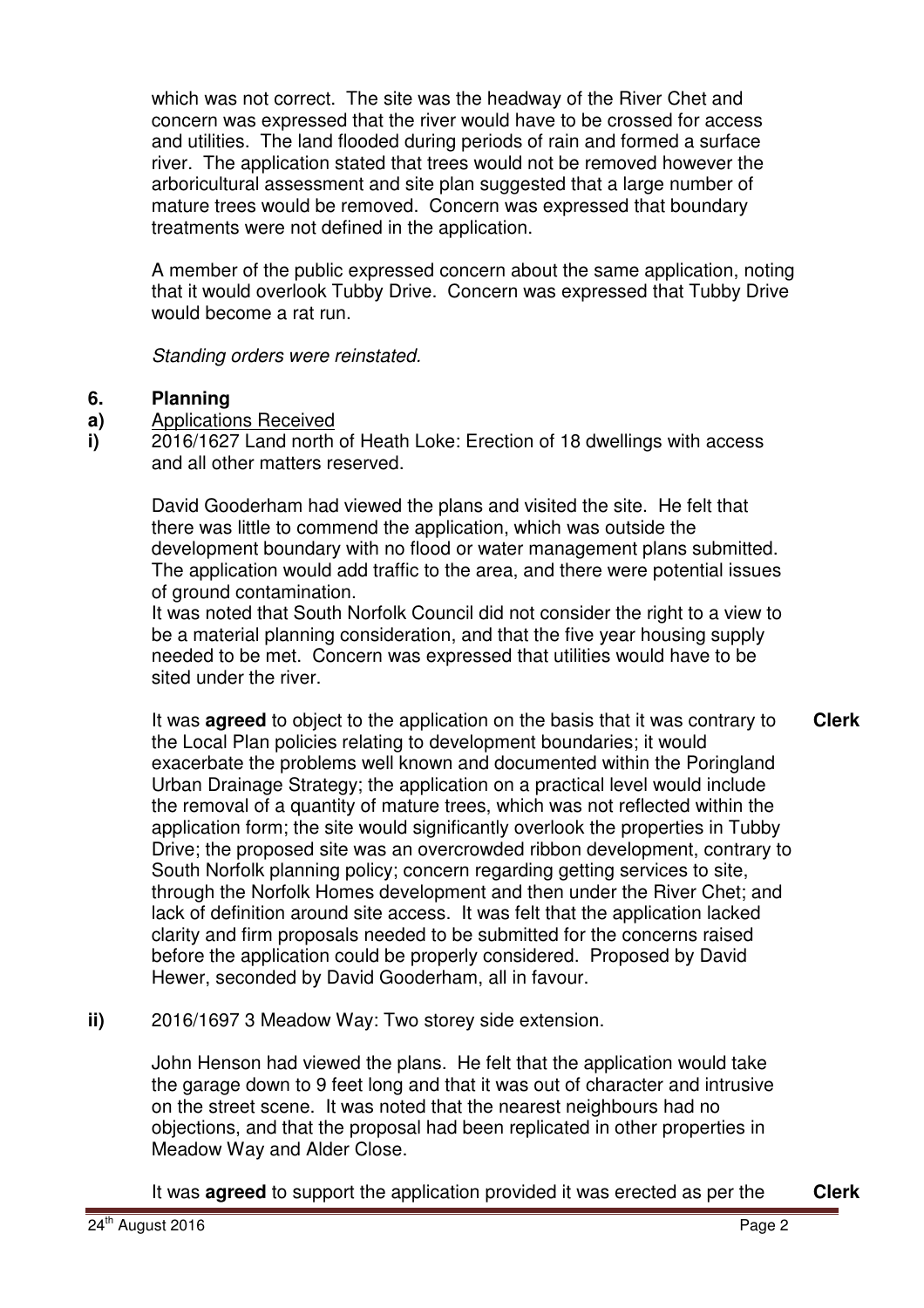submitted plans. Proposed by John Overton, seconded by David Gooderham, all in favour.

**iii)** 2016/1768 Holly Bank, Heath Loke: Erect two storey extension and demolish part of garage.

David Gooderham had viewed the plans and visited the site. He noted that the neighbour at Romberg was not happy with the proposal feeling that it would overlook into that property. The windows would be better placed at the back of the extension, however it was understood that an application for a new dwelling was likely for the site behind.

It was **agreed** to object to the application on the basis that it overlooked the neighbouring property; the size of the extension was too large in relation to the neighbouring properties; hedges and trees would need to be removed to achieve the proposal, which was not detailed within the application; the area was a high priority within the Poringland Urban Drainage Strategy and no detail had been submitted regarding the disposal of surface water run off. Proposed by David Gooderham, seconded by David Hewer, all in favour. **Clerk**

**iv)** 2016/1776 63 Rectory Lane: Single storey side and rear extension.

David Hewer had viewed the plans and visited the site. It was noted that the proposal did not overlook the neighbour as there was a large hedge on the boundary. There were no objections from neighbours.

It was **agreed** to support the application. Proposed by David Hewer, seconded by John Overton, all in favour.

John Henson declared a pecuniary interest in the next application and withdrew from the Chair. It was **agreed** to elect David Hewer as Chairman for the duration of item 5a(v), proposed by David Gooderham, seconded by John Overton, all in favour.

**v)** 2016/1784 42 Rosebery Avenue: Single storey side and two storey rear extensions.

David Hewer had viewed the plans and visited the site. It was noted that previously the Council had objected to proposals for an extension, however this application addressed the concerns raised. The height of the side had been reduced to an acceptable level.

It was **agreed** to support the application subject to stipulating that the height and footprint must be as per the submitted drawings. Proposed by David Gooderham, seconded by John Overton, all in favour. **Clerk**

John Henson returned to the meeting and resumed the Chair.

**vi)** 2016/1874 4 St Marys Road: First floor extension to provide en-suite off bedroom.

It was noted that the properties in St Marys Road were half-chalet bungalows,

**Clerk**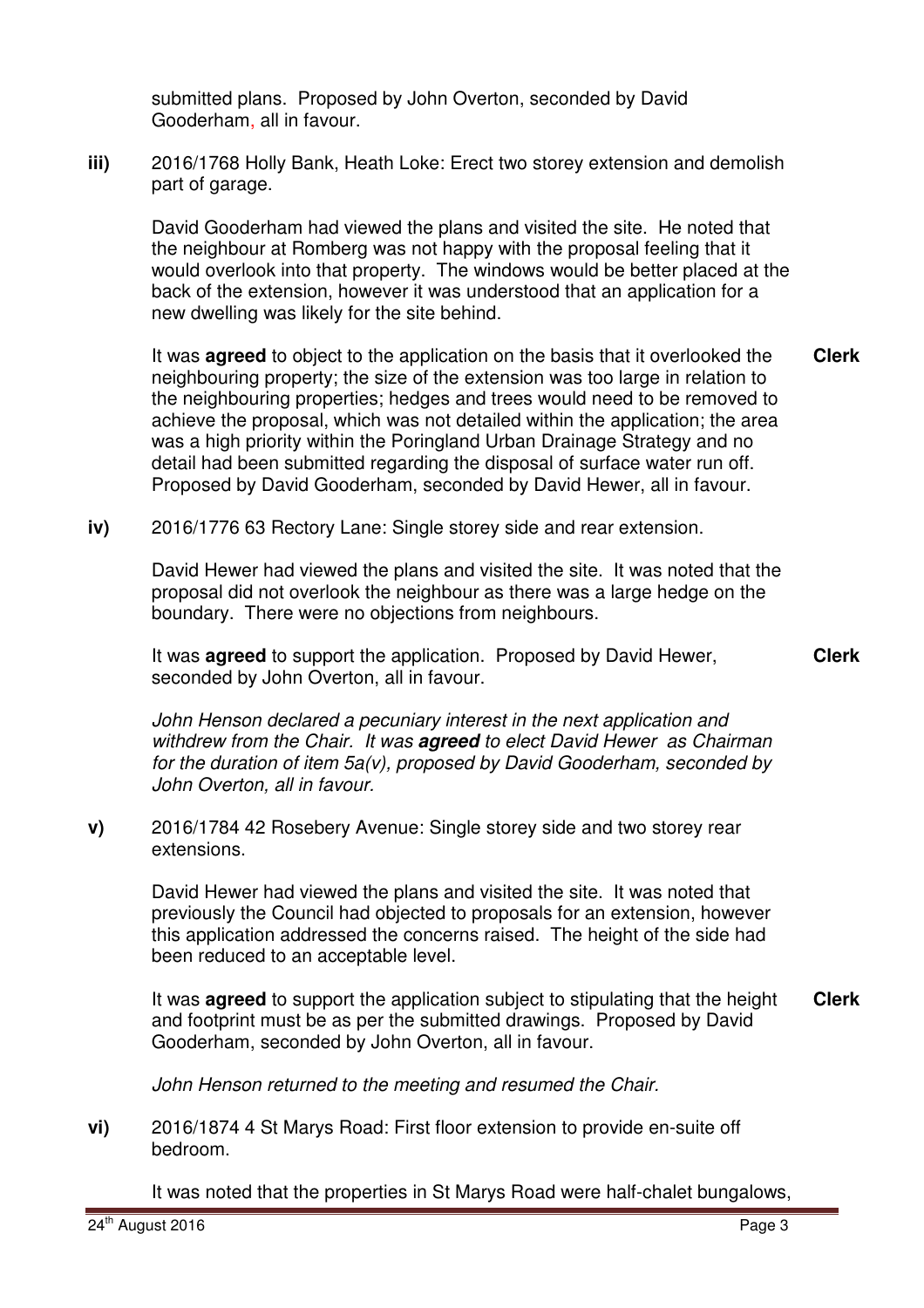and that the applicant wished to add a pitched roof extension.

It was **agreed** to support the application. Proposed by David Hewer, seconded by David Gooderham, all in favour. **Clerk**

**vii)** 2016/1859 33 St Marys Road: Single storey side extension.

It was **agreed** to make no comments on the application. Proposed by David Hewer, seconded by David Gooderham, all in favour. **Clerk**

A further application had been received after publication of the agenda, and it was felt that it was in the greater interest to consider the application in public.

**viii)** 2016/1956 35 St Marys Road: Construct 2no. dormer extensions.

It was noted that an application for Certificate of Lawfulness for permitted development had been refused.

It was **agreed** to make no comments on the application. Proposed by David Gooderham, seconded by David Hewer, all in favour. **Clerk**

- **b)** Permission Granted
- **i)**  2016/1177 11 Elizabeth Road: Single storey pitched roof rear and side extension with first floor extension to the front. **APPROVED**
- **ii)**  2016/1205 Land north of Shotesham Road: Discharge of condition 15 of permission 2011/0476 – landscaping (change of surface to pathway). **APPROVED**
- **iii)**  2016/1371 Sub-division of garden of 21 Clearview Drive, Norwich Road: Erection of three bedroom chalet dwelling. **APPROVED**
- **iv)**  2016/1429 2A Shotesham Way: Change of use from retail to chiropractic business. **APPROVED**
- **v)**  2016/1527 35 St Marys Road: Certificate of lawful use for proposed dormer constructions to each side of the chalet. **REFUSED**
- **vi)**  2016/1539 13 Alder Close: Entrance lobby. **APPROVED**

- **vii)**  2016/1608 40 The Street: Non-material amendment to planning consent 2012/0673 (2no dwellings) – design change to from elevation windows and to windows/door to side elevation.
- **viii)**  2016/1624 11 Hillside: Proposed front extension and internal and external alterations (application approved under 2016/0659) – Revision to material of front porch. **APPROVED**

### **7. Finance**

**a)**  Receipts, Payments, Outstanding Invoices and Bank Reconciliation The bank reconciliation, outstanding invoices, receipts and payments for July 2016 were presented. It was **agreed** to accept those documents, proposed